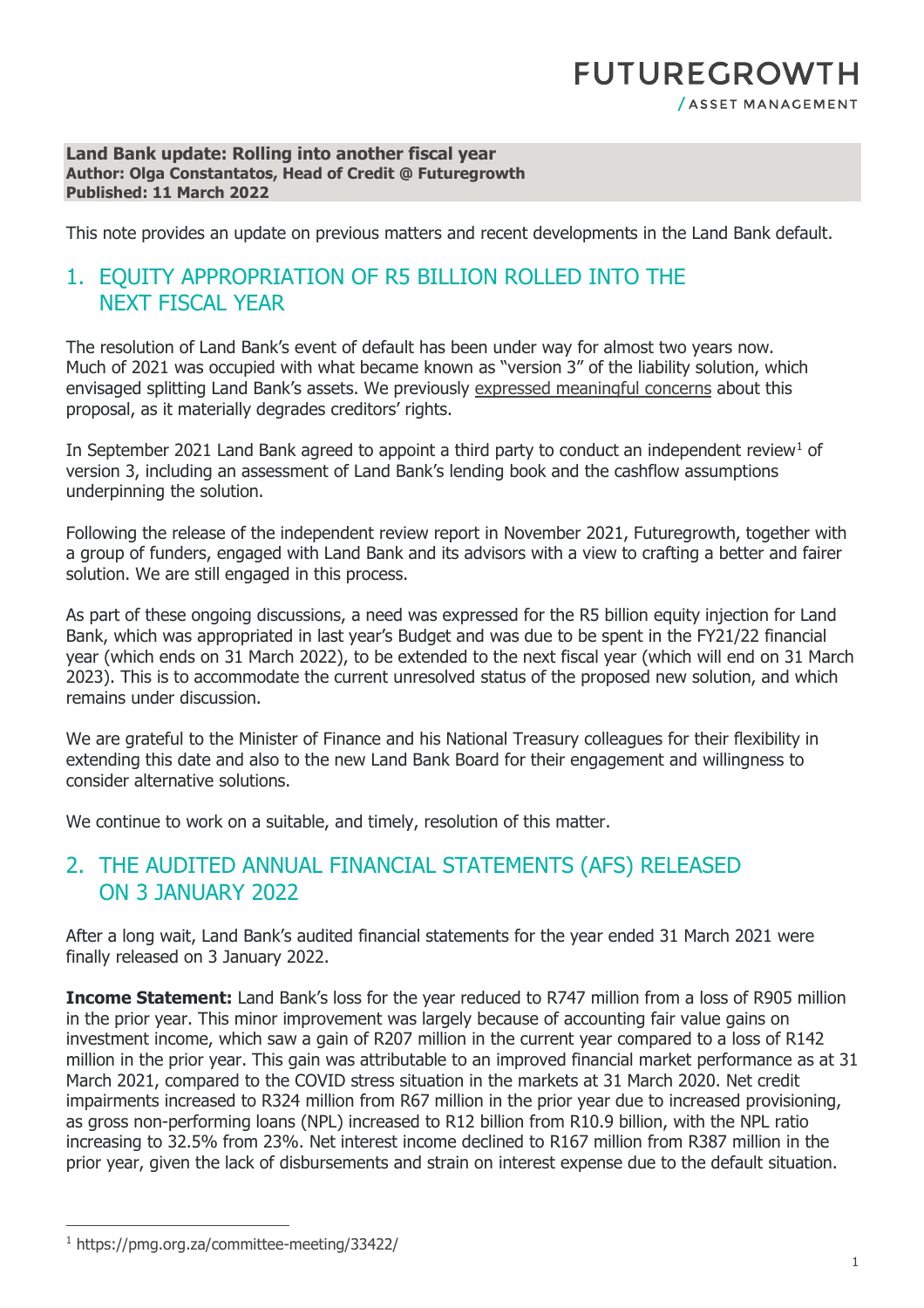# **FUTUREGROWTH**

/ ASSET MANAGEMENT

**Balance Sheet:** Net loans and advances declined to R31 billion from R39.47 billion due to reduced disbursement brought on by Land Bank's current liquidity constraints. Funding liabilities declined to R36 billion from R41 billion, whilst equity increased to R2.58 billion from R297 million due to the R3 billion capital injection received from government during FY2021. Due to the equity injection, the Bank's capital adequacy increased to 30.1% from 5.9%.

Land Bank remains a solvent entity but is still under financial stain. In order to return to profitability and financial sustainability, an improvement to net interest income and impairments, and a reduction of operating expenses are required.

Notably, the audit report issued by the Auditor-General (AG) for FYE March 2021, is qualified and also identifies a number of "key audit matters". The qualification relates to an inability of the AG to "obtain appropriate audit evidence that management had properly accounted for disbursements and repayments for loans and advances that are managed by a Service Level Partner (SLA)…." The AG report further states that the AG was unable to confirm these transactions by alternative means and "consequently, the AG was unable to determine whether any adjustments were necessary to loans and advances stated at R31 billion in note 11 to the consolidated and separate financial statements.<sup>[2](#page-1-0)"</sup>

### 3. CAPITAL REPAYMENTS

Since the event of default in April 2020, Land Bank has made three capital repayments to lenders. The most recent payment was made in October 2021 and means that about 27% of capital outstanding at the date of default has been repaid. While this seems comforting, we need to recognise that such capital repayments represent a shrinking of the loan book and its continued degradation (i.e., the easy, highquality loans are being collected, leaving the lesser quality loans).

Land Bank also continues to service interest (albeit at the pre-default interest rates) to all funders.

#### 4. BONDS HAVE BEEN DELISTED FROM THE JSE

Land Bank's JSE-listed notes (suspended in the weeks following the event of default) were delisted in 2021 following the appropriate notice, voting and approval processes. There are no longer any instruments issued by Land Bank listed on the JSE.

#### 5. LAND BANK'S BOARD CHANGES

The terms of the six non-executive directors of Land Bank expired on 30 November 2021, and replacement appointments were announced on 10 December 2021. The new Board has its work cut out, starting as they are in the middle of a complex and drawn out debt restructure.

## 6. PROPOSAL TO AMEND THE LAND AND AGRICULTURAL DEVELOPMENT BANK ACT (THE LAND BANK ACT)

There is a process under way to amend the Land Bank Act, so as to replace the current provision for judicial management with business rescue in terms of the Companies Act, 2008. (Judicial management is a feature of our old Companies Act and is no longer applicable.)

<span id="page-1-0"></span><sup>2</sup> Report of the Auditor-General to Parliament on the Land and Agricultural Development Bank of South Africa, 22 December 2021, p1